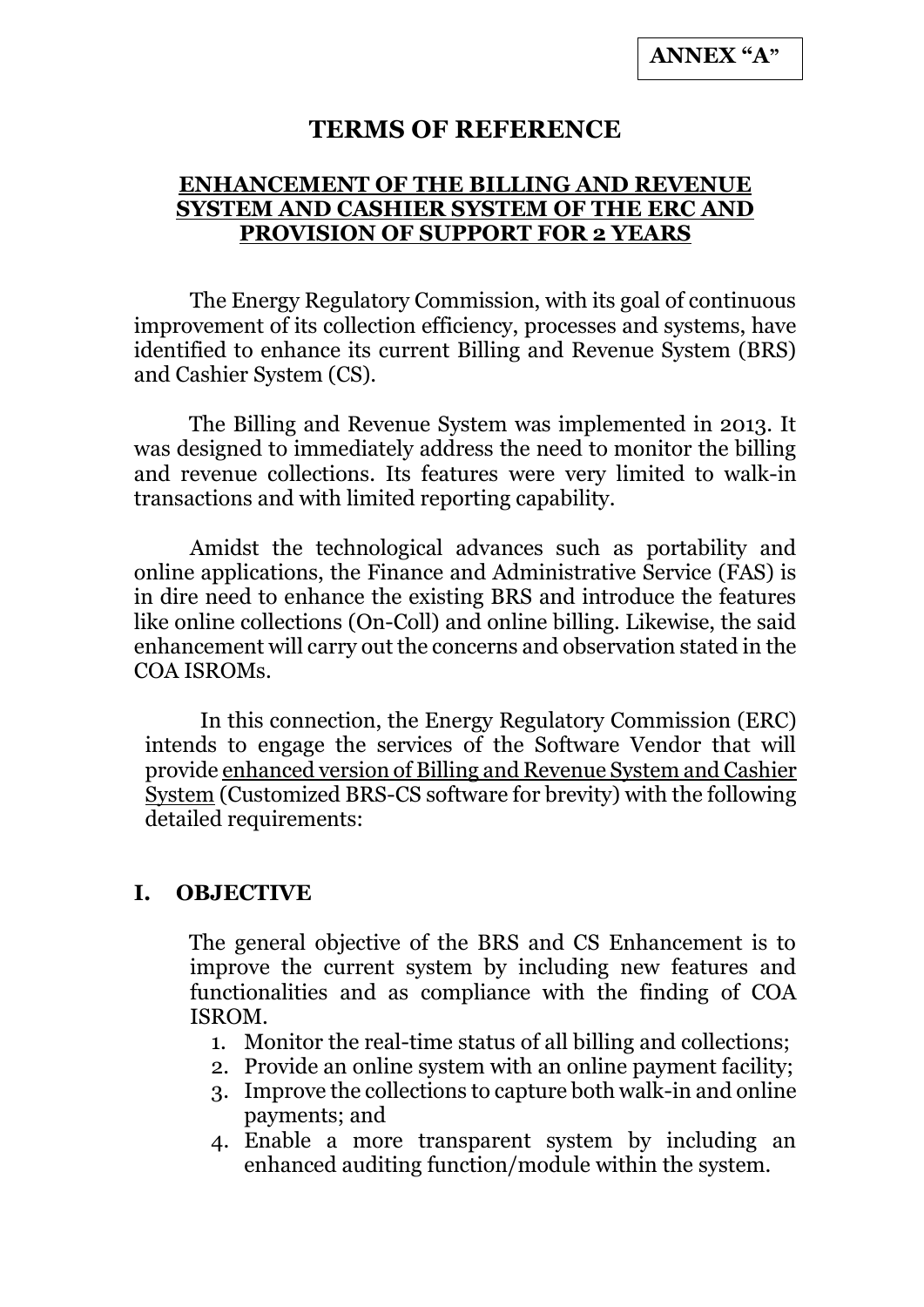#### **II. CONTRACT PERIOD**

The contract period for Enhancement of the Billing and Revenue System and Cashier System ("Customized BRS-CS software") shall be **five (5) months** from **receipt of Notice to Proceed (NTP)** and contract period for Technical Support shall be **two (2) years** from Final Acceptance and deployment (Go Live).

#### **III. APPROVED BUDGET FOR THE CONTRACT**

- 1. Fund for this engagement shall be sourced from the General Appropriation Act (GAA) for the fiscal year 2019 of the ERC.
- 2. The ABC for the project is **TWO MILLION FIVE HUNDRED THOUSAND PESOS (PhP2,500,00.00)** inclusive of all applicable government taxes, other fees and charges.

#### **IV. MODE OF PROCUREMENT**

The Mode of Procurement shall be **Competitive or Public Bidding,** as specified in the 2016 IRR of Republic Act (RA) No. 9184. Bidding is restricted to Filipino citizens/sole proprietorships, partnerships, or organizations with at least sixty percent (60%) interest or outstanding capital stock belonging to citizens of the Philippines, and to citizens or organizations of a country that the laws or regulations of which grant similar rights or privileges to Filipino citizens, pursuant to RA 5183.

### **V. QUALIFICATIONS**

The Software Vendor should have the necessary experience and expertise in providing the Customized BRS-CS software:

#### **Experience Requirements**

a. Has more than 5 years of experience of end-to-end development, deployment and support of similar systems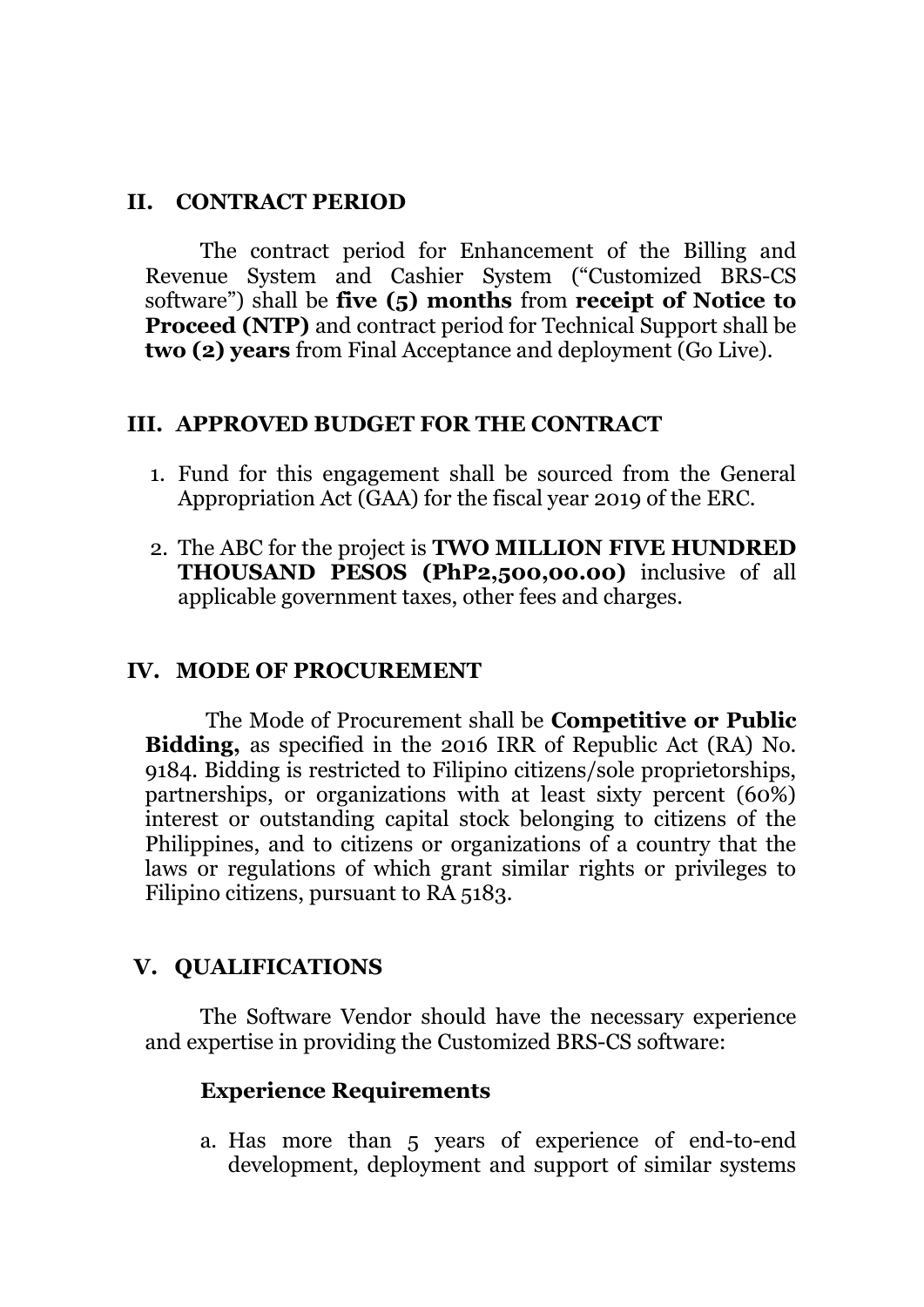within the private industry and, as well as, for government agencies;

b. Has deployed similar projects developed in MS environment specified in the Technical Requirements under the Scope of Work.

## **VI. SCOPE OF WORK**

The scope of work covers the supply, delivery, and installation of a Customized BRS-CS Software, which include the following:

## **A. Project Coverage**

- 1. Two (2) year software warranty
- 2. Post-implementation support (online and offsite) which includes technical support, change requests, bug fixes and system upgrades for 2 years;
- 3. Three (3) days trainor's training (for system user); and
- 4. Two (2) days extensive technical training.

## **B. Project Detailed Specifications**

## **1. Software Development Specifications:**

- a. System **must be** developed in Microsoft C# .NET that uses Microsoft Visual Studio Professional; Database **must be** Enterprise Microsoft SQL 2012 or higher;
- b. Utilize RESTFUL API (jQuery Ajax, AngularJS or any applicable JavaScript with REST API);
- c. User interface of the web-based application **must be** responsive to different devices such as laptops, tablets and smartphones;
- d. Use of inline database queries directly from C# code must be minimal and as needed only and use of database stored procedures are highly recommended;
- e. Two-Form Factor Authentications; and
- f. Application Programming Interface (API) enabled.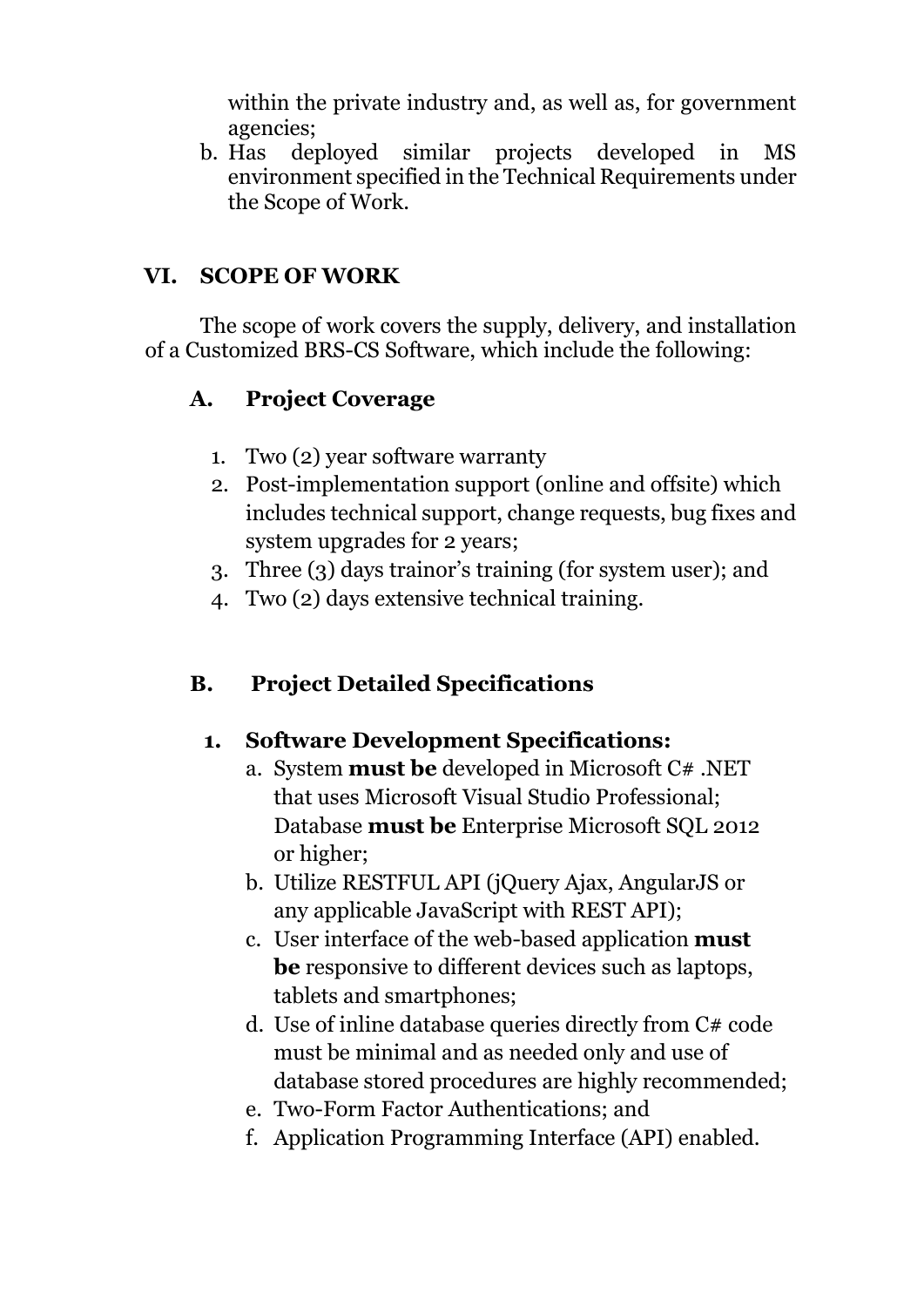## **2. Database Requirements:**

- a. The system must utilize Microsoft SQL Server as its main relational database;
- b. The system must utilize Microsoft Reporting Services as its report generator with business analytics.
- c. Automation of Full backup of the database must be configured according to specified schedule;
- d. Development of the database must include Database Diagrams and utilize the best practice in the industry; and
- e. Database calls from the web application must be done using Stored Procedures (SL for basic, FX for calculated).

# **3. System Features of a Customized BRS-CS Software:**

- a. Adaptation of the present features and functionalities of the existing BRS-CS systems plus the following new features as enumerated from letters **b** to **g:**
- b. Online Collection (UCPB, Landbank and others as required)
	- i. Integration to the bank's online payment facility
	- ii. Secured and reliable payment facility
- c. ICTMS/DTS Integration
- d. Advance Payment (Meter Deposit)
- e. A Reporting System Module that can generate the following automated reports:
	- i. Accounting Reports (Monthly/Yearly Acct. Receivable, Monthly/Yearly Aging of Receivables, FAR No. 5, Monthly/Yearly Income Classification Report, Income per Service Generation)
	- ii. Cashier Reports (Report of Collection and Deposit, Monthly/yearly Report of Collection and Deposit, Confirmation of BTr deposits with Authorized Government Depository Bank)
- f. Centralized User and Role Management Module for BRS and CS such as but not limited with the following features: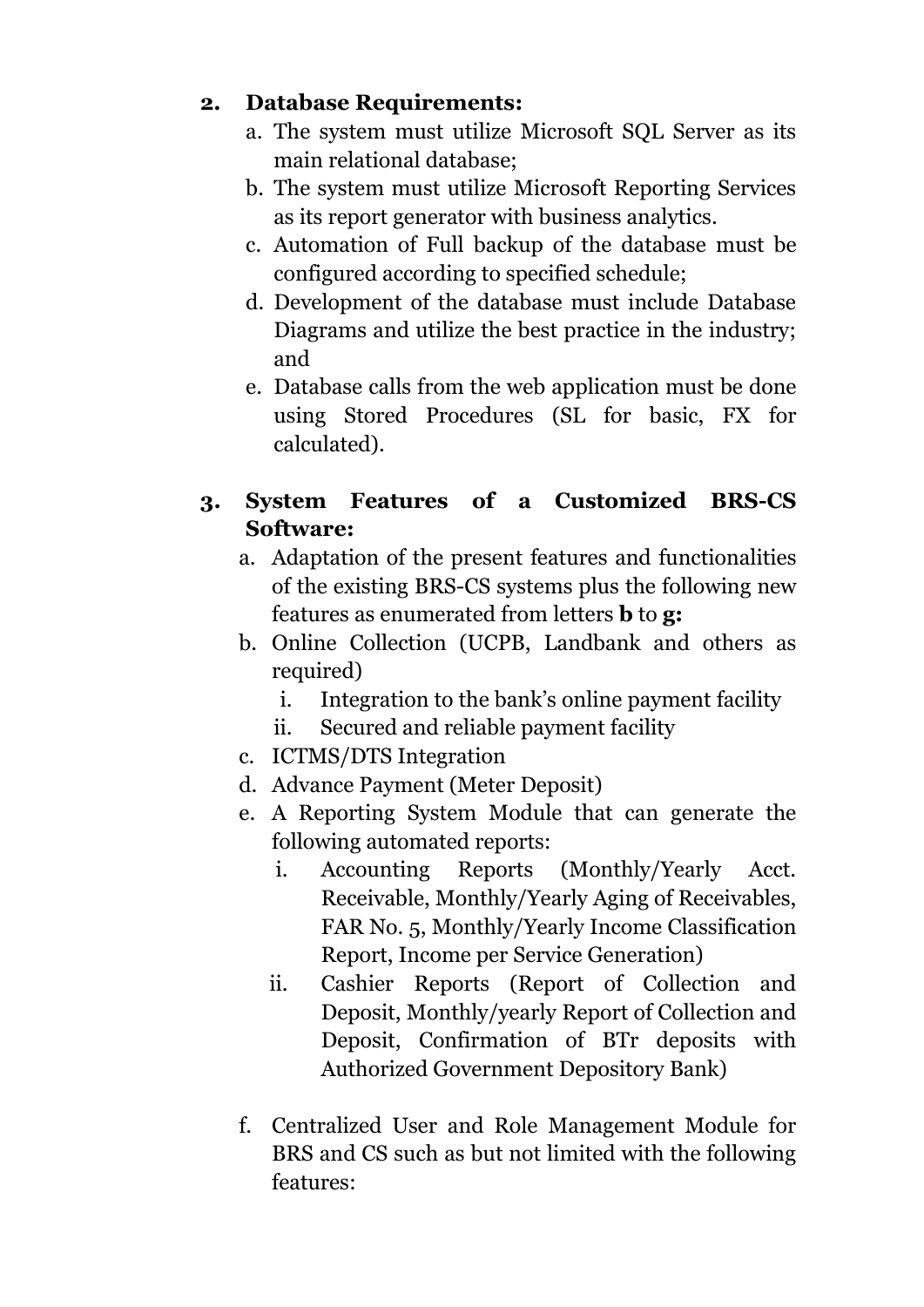- i. Microsoft Active Directory connection for fetching and verifying user accounts;
- ii. User account management for activation/deactivation of access for users;
- iii. Role management to control what can be accessed by the users;
- iv. All transaction in this module must be reflected in transaction logs
- g. Enhanced Audit Module
	- i. Includes all transaction logs such as but not limited to the following:
		- Activity logs (transactional logs);
		- User utilization logs (login and logout of users, etc);
		- System Utilization logs
	- ii. Other functions as may be required

# **4. Technical Manuals:**

- a. Detailed System Design Study (DS2) Report and Implementation/Deployment Plan
- b. System's Technical Manual (Design) including source codes
- c. User manual for web apps and smart device apps
- d. User and admin trainings

## **5. Other Requirements:**

- a. Transport Layer Security (TLS) and Secure Sockets Layer (SSL) enabled
- b. Cloud-based deployment (preferably Microsoft Azure) for 1 Year
- c. Two (2) year software warranty
- d. Post-implementation support (online and offsite) which includes technical support, change requests, bug fixes and system upgrades for 2 years
- e. Software Vendor must ensure that service providers are physically and mentally fit to perform the work and compliant with ERC Health protocols.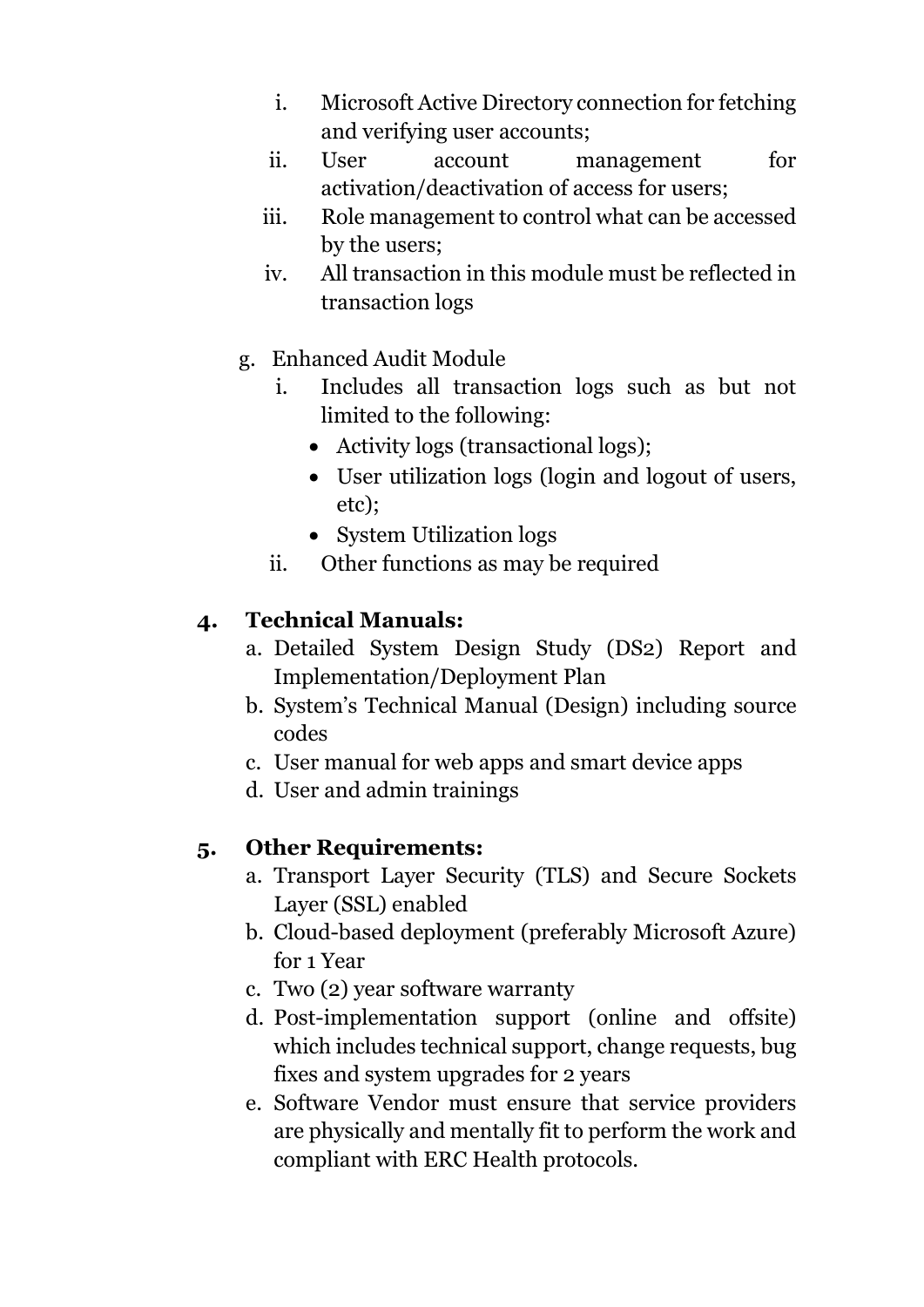## **C. Summary of Deliverables:**

- 1. Working BRS and CS Software
- 2. System's Technical Manual (Source Codes, Design & Development)
- 3. User manual for web apps and smart device apps
- 4. User and administrator trainings
- 5. Cloud-based deployment (preferably Microsoft Azure) for 1 Year
- 6. Two (2) year software warranty
- 7. Two (2) year post- implementation support (online and offsite) which includes technical support, change requests, bug fixes and system upgrades for 2 years
- 8. Certificate/s that Software Vendor must ensure that service providers are physically and mentally fit to perform the work and compliant with ERC Health protocols.

# **VII. TERMS OF PAYMENT**

Payment to the Software Vendor shall be a One-Time payment basis only upon submission of billing statement, inspection report forms, and other documentary requirements, and final acceptance.

# **VIII.LIQUIDATED DAMAGES**

1. Where the Software Vendor refuses or fails to satisfactorily complete the work within the specified contract time, plus any extension time duly granted and is hereby in default under the contract, the Software Vendor shall pay ERC for liquidated damages, and not by way of penalty, an amount, as provided in the conditions of the contract, equal to one tenth  $(1/10)$  of one percent  $(1%)$  of the cost of the unperformed portion for every day of delay. The maximum deduction shall be ten percent (10%) of the amount of the contract, of which ERC may rescind or terminate the